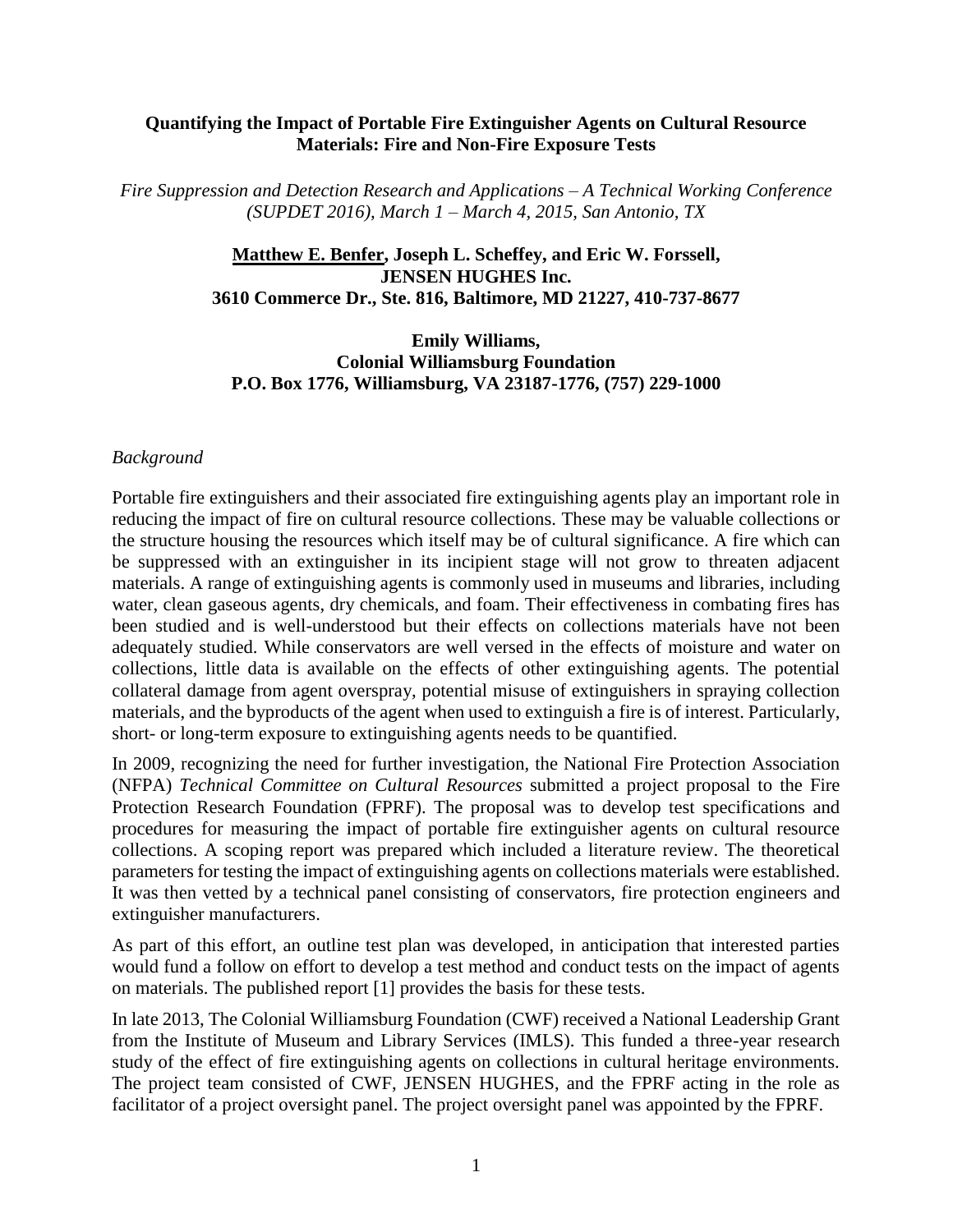#### *Objectives*

This project was intended to quantify the impact of discharging portable fire extinguisher agents on cultural resource materials, and to establish a scientific method for this assessment. The research was also intended to validate and refine a cost-effective and repeatable test protocol. This can then be used by other organizations to continue to assess various materials and add to the database of known extinguisher effects.

#### *Approach*

Two primary types of tests were performed:

- Non-Fire (Neat Agent) Tests This was an exposure of representative materials directly and indirectly exposed to the extinguisher spray. The intent was to assess the impact of an agent which is discharged accidentally or maliciously in the absence of a fire.
- Fire Tests This was an exposure of representative materials within and outside of the extinguisher spray pattern while using the extinguisher to fight a fire. The intent was to assess the impact of agent byproducts resulting from the extinguishment process. The fire was sized to be easily extinguished and to limit the direct smoke/thermal impact from the fire itself.

Each test was conducted with each type of extinguisher. The following sections describe the test parameters and general approach of each type of test. Scoping tests were performed to refine the specific test parameters. The effect of a fire alone on the representative materials was not evaluated.

# *Materials Evaluated*

The cultural resource materials were supplied by CWF. The choice of materials was based on commonality within the museum community and availability of repeatable samples.

Due to the large number of samples required for testing and the surface area required to test the cleaning techniques, the size of the sample materials was selected to be nominally 10 cm (4 in.) by 10 cm (4 in.). The small sample size also facilitated the use of direct mass measurement of the deposition on the exposed material. The thirteen materials that were exposed in this test program and their associated test designation include:

- $\bullet$  Black iron sheet (1.57 mm [20 gauge] thick), Material #1;
- Copper sheet  $(1.08 \text{ mm } [0.042 \text{ in.}]$  thick), Material #2;
- Aluminum sheet  $(3.15 \text{ mm } [0.12 \text{ in.}]$  thick), Material #3;
- Vegetable tanned leather (Bovine leather with mimosa tan; 1.87 mm [0.073 in.] thick), Material #4;
- Tulip poplar wood, unvarnished (simulating secondary wood; 6.43 mm [0.25 in.] thick), Material #5;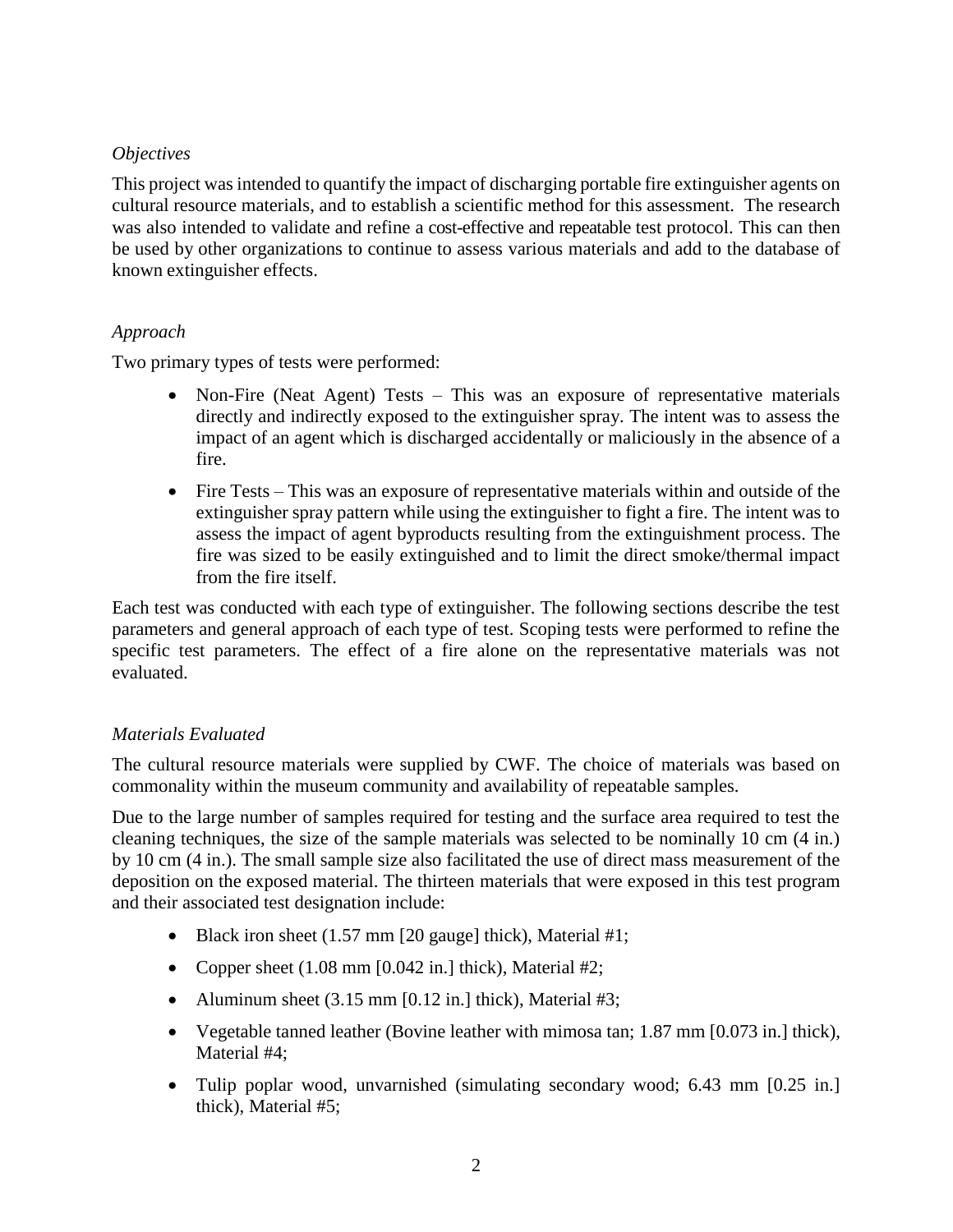- Cherry wood, varnished with a shellac (0.57 kg [1.25lb]) varnish (simulating primary wood; 6.43 mm [0.25 in.] thick), Material #6;
- Linen canvas, oil primed and painted with stripes of lead white paint, ivory black and red ochre with bare canvas between the stripes (0.46 mm [0.018 in.] thick), Material #7;
- Linen canvas, acrylic primed and painted with color stripes (0.46 mm [0.018 in.] thick), Material #8;
- Travertine tile, tumbled finish (9.75 mm [0.38 in.] thick), Material #9;
- Marble tile, tumbled finish  $(10.06 \text{ mm} [0.41 \text{ in.}]$  thick), Material #10;
- White-tailed deerskin (4.17 mm [0.16 in.] thick), Material #11;
- Unglazed terracotta tile  $(14.52 \text{ mm } [0.57 \text{ in.}]$  thick), Material #12; and
- Glazed ceramic tile  $(6.90 \text{ mm } [0.27 \text{ in.}]$  thick), Material #13.

Three arrays of samples were exposed during each test, with two samples of each material on each sample array. One array was exposed directly in the spray pattern of the portable extinguisher while the other two arrays were exposed indirectly outside of the spray pattern. The materials directly exposed and on one of the indirectly exposed arrays were cleaned using different techniques over a period of six months and assessed every six months for two years to document the effects of the extinguishing agents on the materials. For one of the indirectly exposed arrays, one sample was used as an uncleaned reference sample and the other was held for possible future chemical analysis using state-of-the-art material characterization techniques.

Two additional, identical sets of materials were prepared. These served as controls. Both of these sets were handled in the same manner as the test samples and travelled to the JENSEN HUGHES facility in Baltimore under the same conditions as the other samples but were not exposed to extinguisher agents. One of these sample sets was cleaned using the same techniques as used on the exposed samples to evaluate the effects of the cleaning methods. The remaining set will serve as an unexposed reference for relative measurements of the effects of the exposures.

The sample materials were mounted on plywood sample arrays using Velcro®. One sample of each material was located near the center of the sample array and one was located near the perimeter of the sample array. The test sample array included 26 samples (2 x 13 materials), with the center column containing six samples with reduced vertical spacing between samples. The total exposed area was approximately 56 cm (22 in.) wide by 67 cm (26.5 in.) tall. A photograph of a typical sample array is shown in Figure 1. The samples were placed in the same locations for each test.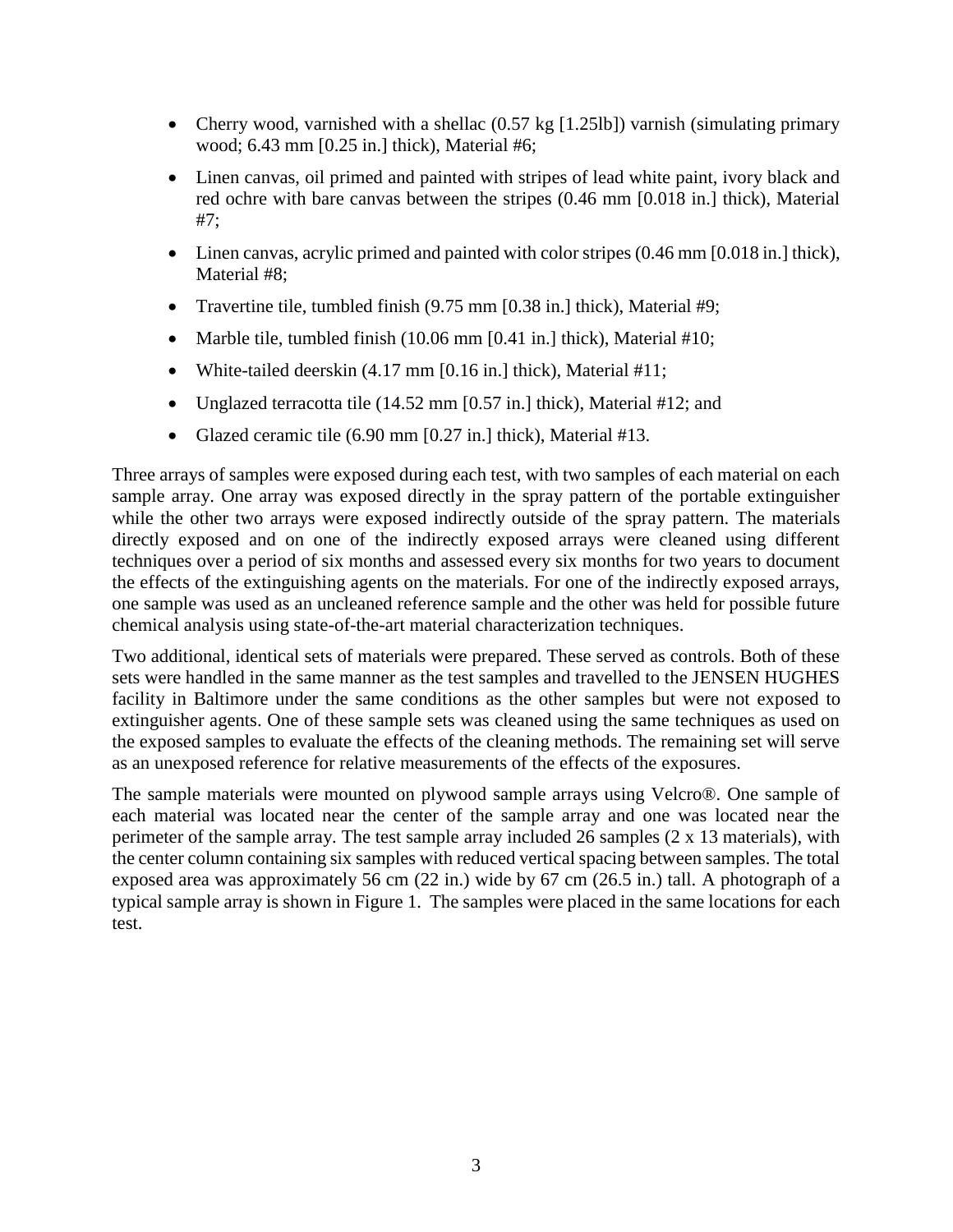

**Figure 1 – Typical sample array for exposure tests.**

# *Extinguishers*

The classification of fire extinguishers consists of a letter that indicates the class of fire on which a fire extinguisher has been found to be effective. The classes of fire relevant to collections are Class A, B, and C:

- **Class A fires** are fires in ordinary combustible materials, such as wood, cloth, paper, rubber, and many plastics.
- **Class B fires** are fires in flammable liquids, combustible liquids, petroleum greases, tars, oils, oil-based paints, solvents, lacquers, alcohols, and flammable gases.
- **Class C fires** are fires that involve energized electrical equipment.

There are many types of extinguishers available to combat various fire hazards. The portable extinguishers evaluated were those applicable for use in a museum/cultural heritage type application. These extinguishers had a minimum UL 711 2A rating for A:B:C or A:C fires. The following five extinguisher agents were used:

- ABC Dry Chemical (monoammonium phosphate) [Amerex Model B456];
- Water Mist [Amerex Model B272NM];
- HCFC Blend B (Halotron I) [Amerex Model 398];
- HFC-236fa (FE-36) [Ansul Cleanguard Model FE13]; and
- ABC Dry Chemical [Amerex Model B456] and Water Mist [Amerex Model B272NM].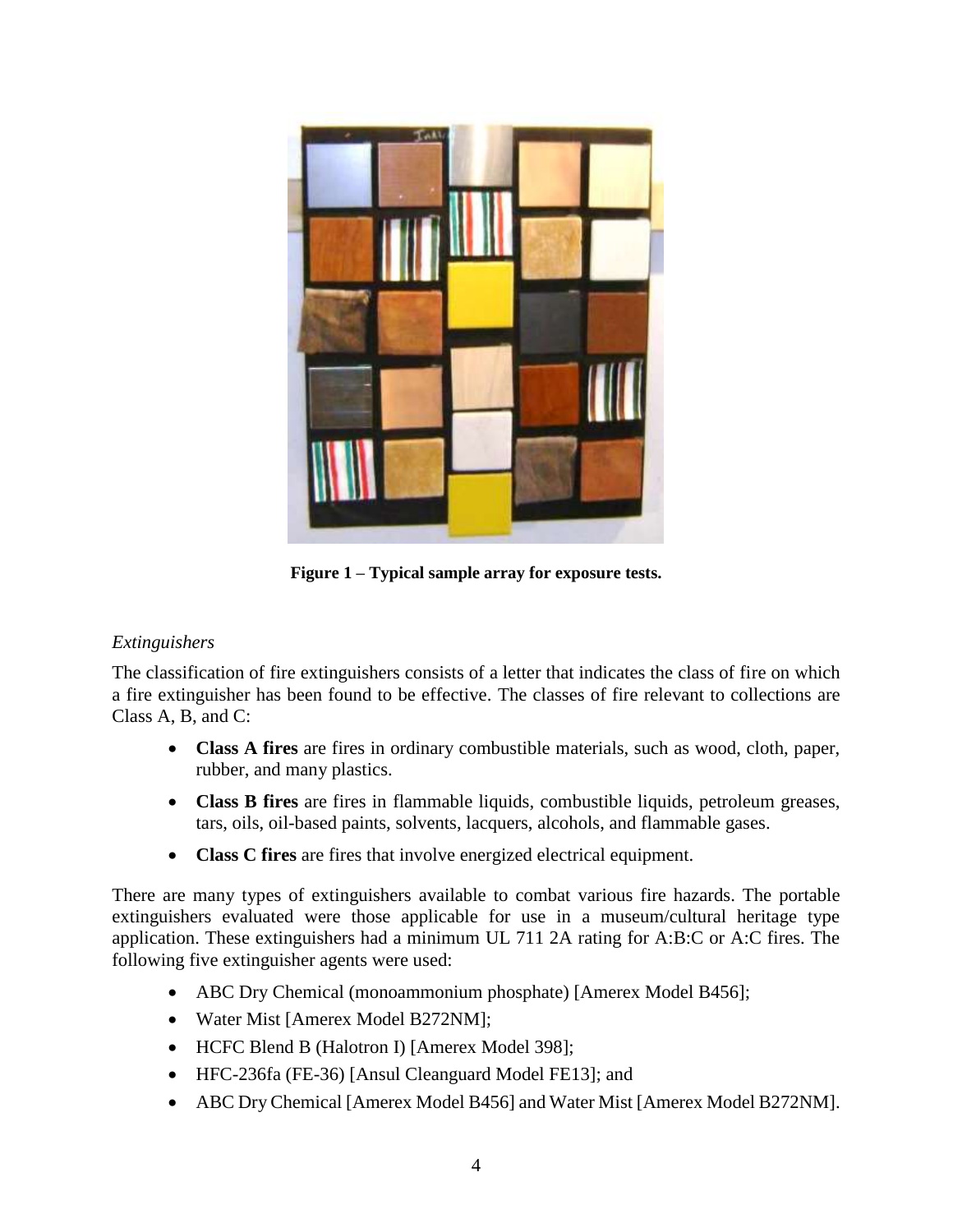The combined ABC and water scenario was representative of water application from a sprinkler or water hose after unsuccessful application of an ABC powder extinguisher. The water mist extinguishers were filled with de-ionized water provided by the manufacturer. De-ionized water is typically used in the extinguishers. As  $CO<sub>2</sub>$  does not have a Class A rating it is generally not applicable to many museum/cultural heritage scenarios and was not included in the non-fire or fire tests.

With the exception of the HFC-236fa (FE-36) extinguisher, Amerex provided all of the extinguishers as in-kind support for the project. The FE-36 extinguishers, manufactured by Ansul, were purchased separately from a local distributor. The ABC unit specified had a monoammonium phosphate (MAP) content of 92–96%.

# *Test Enclosure*

Cultural resource materials are commonly exhibited in rooms, display areas, and galleries. It was important to establish an appropriate fire size to room volume ratio. Keeping this ratio low is consistent with the typical application of portable extinguishers in museums and historic buildings, i.e., small fires in large spaces. The neat agent tests were conducted in a large test room at the JENSEN HUGHES' laboratory in Baltimore, Maryland. The internal dimensions of the room were 10 m (33 ft) wide by 10 m (33 ft) deep by 3 m (9.8 ft) high.

The fire exposure tests were performed at the Chesapeake Beach Detachment of the Naval Research Laboratory (NRL) located in Chesapeake Beach, MD. JENSEN HUGHES has a collaborative agreement with NRL to conduct fire tests. The enclosure at this facility was constructed in a similar fashion to the JENSEN HUGHES' test enclosure but was slightly smaller. The interior dimensions were 9.1 m (30 ft) wide by 9.1 m (30 ft) deep by 3 m (9.8 ft) high. This difference was not considered significant in terms of comparison between the two data sets.

# *Instrumentation*

The instrumentation for the fire and non-fire tests was largely the same; Figure 2 is a schematic of the test enclosure with instrumentation for the non-fire tests. Figure 3 is a photograph of the test setup for the fire tests; the test setup for the non-fire tests was the same, except with the wood crib removed. The instrumentation employed during these tests included a scale to measure the deposition on the exposed objects. The scale was able to measure mass with a resolution of 0.001  $g$  (2.2x10<sup>-6</sup> lb). A scale with a larger resolution (0.1 g [0.0002 lb]) was used for samples weighing over 300 g (0.66 lb).

In the test enclosure, the temperature and relative humidity were monitored. Temperatures were recorded at two locations using vertical trees of five, evenly spaced type-K thermocouples at heights of 0.3, 0.9, 1.5, 2.1, and 2.7 m (1, 3, 5, 7, and 9 ft) above the floor. One was installed 0.45 m (1.5 ft) from the center of the indirectly exposed object array and 2.5 cm (1.0 in.) in front of the indirect array. The second was installed 0.45 m (1.5 ft) from the center of the directly-exposed object array and 2.5 cm (1.0 in.) in front of the direct array. In addition, a thermocouple was installed in the center of the directly-exposed object array so that the thermocouple bead was flush with the sample surface. This thermocouple was installed from behind the sample array.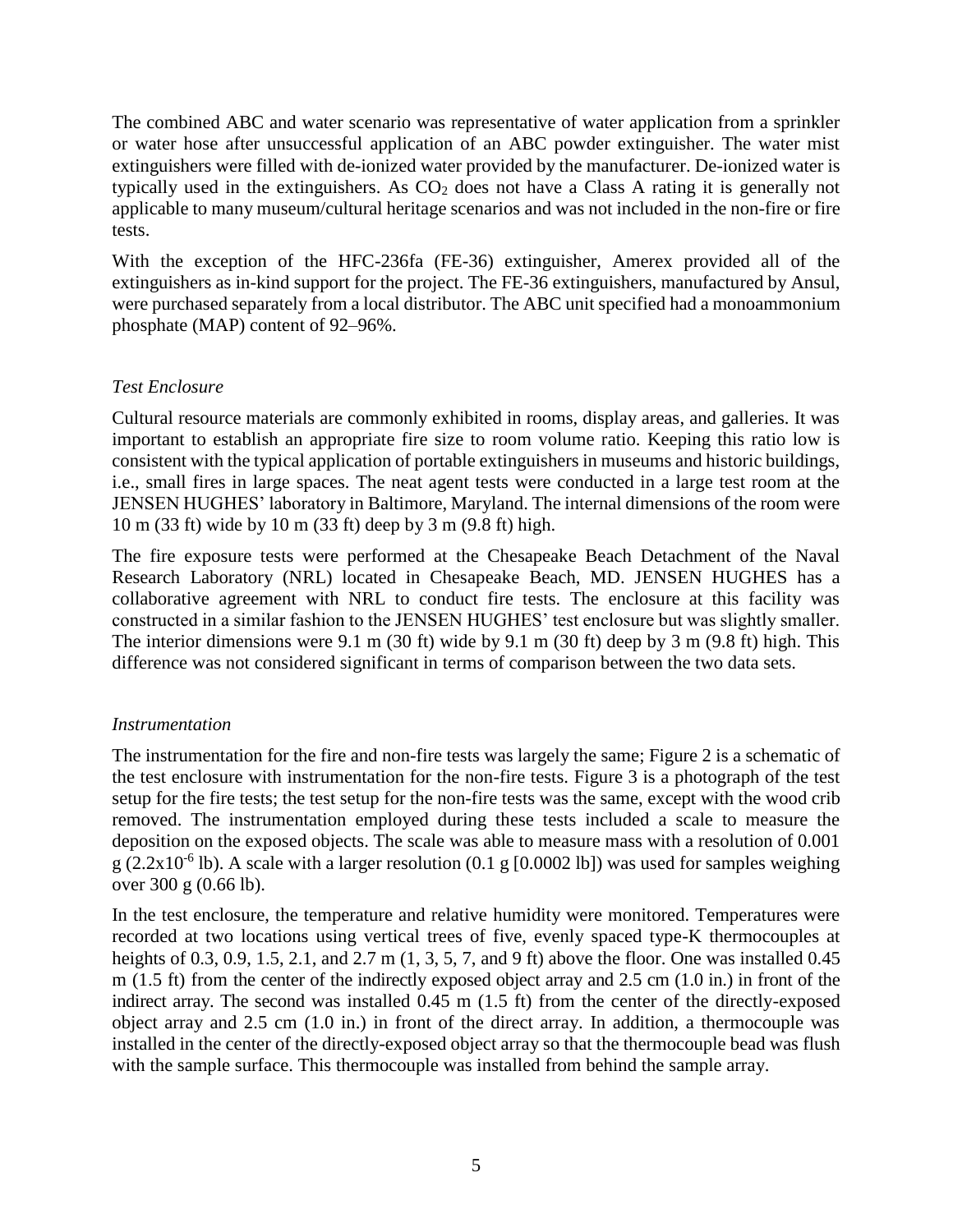A relative humidity and temperature sensor (Omega model HX92AV) was installed in a corner of the enclosure 1.5 m (5 ft) above the floor. All data was recorded at a rate of 1Hz using National Instruments data acquisition hardware and software.

Two video cameras were used to capture the extinguisher activation and spray during the test. One was located outside of the spray area behind the extinguisher, approximately 6.1 m (20 ft) away from the direct sample array, looking at the direct sample array. The second video camera was located outside of the test enclosure looking through a window perpendicular to the spray. The window was located near the indirect sample array mounted on the wall, approximately 4.3 m (14 ft) away from the direct sample array. An infrared camera (FLIR Model T440) was located inside of the test enclosure, behind the extinguisher approximately 6.1 m (20 ft) away. It was directed at the direct sample array to assess the extinguisher agent impact area. Photographs of the test setup, sample mounting, and extinguisher were taken.

For the fire tests, a Rhorback Cosasco Environmental Condition Monitoring System (ECM) was installed. This device measures the atmospheric corrosion by use of a sacrificial metal circuit which degrades as a result of corrosion. The ECM reader calculates the metal loss in Angstroms  $(\hat{A})$  based on the change in resistance of the circuit. Two thin film (2500  $\hat{A}$ ) circuits were used for each test (Rhorback Cosasco model 610); the circuits were copper and silver. These devices were installed in the center of the direct sample array.



**Figure 2 – Non-fire exposure apparatus, plan view.**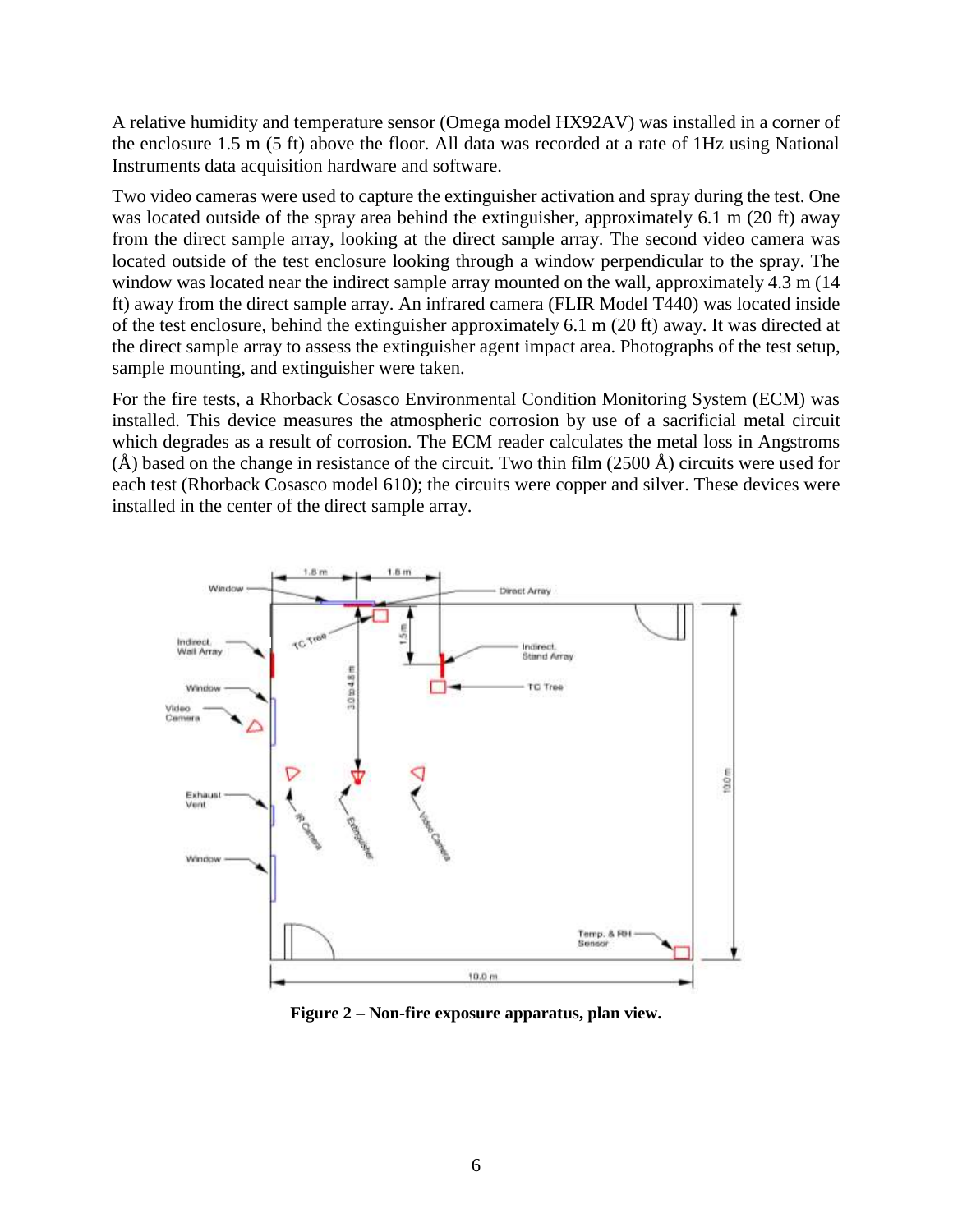

**Figure 3 – Fire exposure test setup.**

#### *Non-Fire Scoping Tests*

Through scoping tests, the optimal extinguisher separation distances were determined to be between 75% and 90% of the maximum effective range identified in the manufacturer specifications. These distances were established such that the extinguisher would provide relatively full coverage of most of the direct sample array. For future tests, outside of this test program, the distance from the extinguisher to the target should be 90% or less of the published maximum effective range, reduced as appropriate to assure that the pattern is impacting the target. The following separation distances were established:

- ABC Dry Chemical (monoammonium phosphate): 4.3 m (14 ft);
- Water Mist:  $3.0 \text{ m } (10 \text{ ft})$ ;
- $\bullet$  HCFC Blend B (Halotron I): 4.9 m (16 ft); and
- HFC-236fa (FE-36): 4.3 m (14 ft).

Through scoping tests, the locations of the indirect arrays were established. The indirect sample arrays were placed 1.5 m (5.0 ft) in front of the directly exposed array (and between the direct array and the extinguisher nozzle) and offset 1.8 m (6.0 ft) from the center of the direct array as shown in Figure 2. These locations provided some exposure to the indirect samples which was notably less than for the directly exposed sample array. It was decided to establish this criteria for both the non-fire and fire tests.

# *Fire Scoping Tests*

The objective of the fire exposure tests was to evaluate the effects of the combination of the agents, decomposition products and fire effluent on representative materials. Fires in ordinary (Class A) combustibles appear to be the most common and representative fire threat as identified in the Phase I study.

The early stage magnitude of these threats could not be quantified directly from the loss history, but standardized tests and hazard techniques indicate a maximum threat limit on the order of 1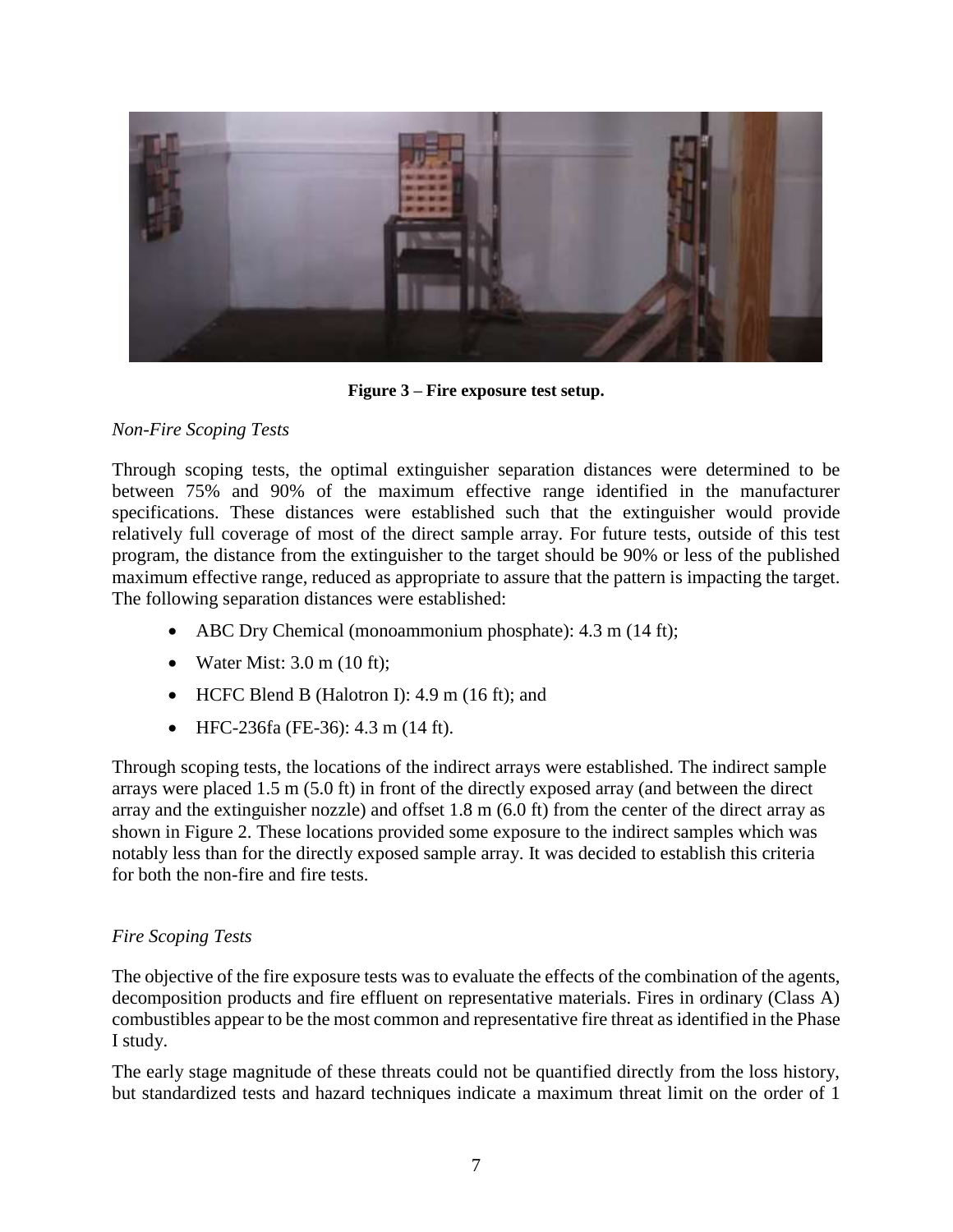MW. A realistic scenario, approachable by an unprotected person using a portable fire extinguisher, is probably much lower than this. The use of standard extinguisher test methods (that is, the use of repeatable wood crib fires as the Class A source) was adopted, with the realization that a fire on the order of 200–500 kW would likely be used. Also, it was agreed that the fire should not be of sufficient magnitude to thermally damage exposed materials. This would allow for better assessment of agent effects. The Phase I report describes in detail the rationale for this approach.

Scoping tests were conducted to determine the sizes of the wood crib and associated ignition pan fire that could be readily extinguished by all of the extinguishers. Scoping tests were also conducted to establish the separation distance between the wood crib and the directly exposed sample array. All scoping tests were conducted in the open area of the NRL test facility, with limited ventilation from an overhead exhaust hood. The three criteria that were used to evaluate the scoping fires were: 1) the fire had to be easily extinguished, so that all flaming was extinguished well before the agent was totally expended; 2) agent exposing the direct sample array had to pass through and around the fire source; and 3) agent overspray and smoke/soot must be deposited on the directly exposed sample array without thermally damaging the sample array.

Two standard wood cribs were evaluated: a UL 1A crib (12 layers of 6 pieces per layer of 3.8 by 3.8 by 50.8 cm [1.5 by 1.5 by 20 in.] wood) [2] and a UL 1715 wood crib (10 layers of 5 pieces per layer of 3.8 by 3.8 by 38 cm [1.5 by 1.5 by 15 in.] wood) [3]. The wood cribs were ignited with a square pan 40 x 40 x 10 cm (16 x 16 x 4 in.) filled with  $300 - 400$  ml (0.08 - 0.1 gal) of commercial grade heptane. This produced a pan burn time of approximately 83 - 100 seconds. The pan was centered 38 cm (15 in.) below the cribs. The wood cribs were raised off the floor such that the bottom of the cribs were approximately 1.2 m (3.1 ft) above the floor. The cribs were allowed to burn for 4 minutes total. This was enough time for the fire to develop in the crib without causing the crib to collapse. UL crib firefighting procedures were then followed. The firefighter began extinguishment from approximately 1.8 m (6.0 ft.) away from the crib and was immediately allowed to approach the crib and aggressively attack the fire. Agent was applied to the front and side faces, from below, and from the top of the crib. Attack from the back face was prohibited.

The UL 1A crib was readily extinguished by all of the extinguishers tested. Only the FE-36 extinguisher was used on the UL 1715 crib and readily extinguished the fire. This crib produced a lower flame height and less smoke than the UL 1A crib and was deemed an appropriate incipient fire source for the fire tests.

The separation distance between the wood crib and the directly exposed sample array was also evaluated during this scoping test. A mock sample array with brown paper attached was moved towards the burning wood crib. The sample array was moved within a distance of 0.66 m (26 in.) of the burning crib without any discoloration of the paper. This met the criterion that the target should be close to the crib (to be exposed to the smoke and agent overspray), but not so close as to be thermally damaged. This distance was set as the separation distance between the sample array and the wood crib. In subsequent scoping tests, mock sample arrays were placed at this separation distance and the fire suppressed with an extinguisher. At this distance, all of the mock sample arrays had notable deposits after the tests. This indicated that the separation distance of 0.66 m (26 in.) allowed for fire products and agent deposition on the direct array.

It was determined visually from the firefighting procedures that the indirect target locations used in the neat tests were also appropriate for the fire tests. At these locations, it was determined that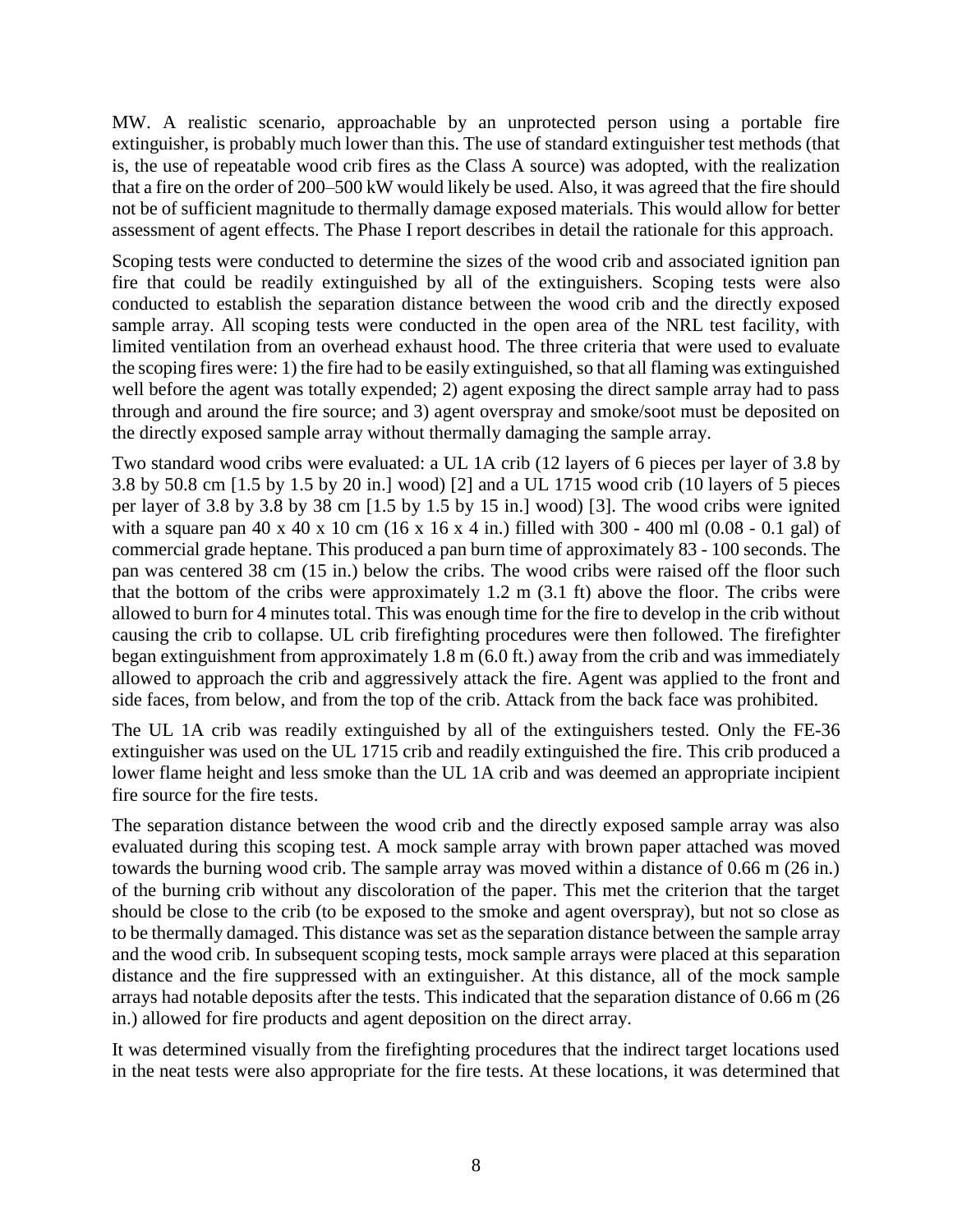the indirect arrays would be exposed to some fire products and agent deposition, but notably less than the direct array.

#### *Test Matrix*

A total of 5 non-fire and 6 fire tests were run during this test program. Each extinguisher type was evaluated for each type of test; the matrix of tests ran is shown in Table 1.

| <b>Test Number</b><br><b>Exposure</b> |          | <b>Extinguisher</b>             |  |
|---------------------------------------|----------|---------------------------------|--|
| 1 A                                   | Non-Fire | <b>ABC</b> Dry Chemical         |  |
| 2A                                    | Non-Fire | <b>Water Mist</b>               |  |
| 3A                                    | Non-Fire | HCFC Blend B (Halotron I)       |  |
| 4A                                    | Non-Fire | HFC-236fa (FE-36)               |  |
| 5A                                    | Non-Fire | ABC Dry Chemical and Water Mist |  |
| 1B                                    | Fire     | <b>ABC</b> Dry Chemical         |  |
| 2B                                    | Fire     | <b>Water Mist</b>               |  |
| 3B                                    | Fire     | HCFC Blend B (Halotron I)       |  |
| 4B                                    | Fire     | HFC-236fa (FE-36)               |  |
| 5B                                    | Fire     | ABC Dry Chemical and Water Mist |  |
| 6B                                    | Fire     | ABC Dry Chemical and Water Mist |  |

|  |  |  | Table 1 – Test Matrix for Non-Fire and Fire Exposure Tests |
|--|--|--|------------------------------------------------------------|
|--|--|--|------------------------------------------------------------|

#### *General Pre-Test Procedures for Fire and Non-Fire Exposures*

Except for the water mist extinguishers, all of the extinguishers came from the vendor in a charged and ready condition. The water mist extinguishers were charged in accordance with manufacturer's instructions. All extinguishers were weighed prior to discharge.

Materials were conditioned to a temperature of  $21 \pm 4^{\circ}C$  (70  $\pm 8^{\circ}F$ ) and a relative humidity of 50  $\pm$  10% for a minimum of 5 days prior to the exposure tests. Velcro<sup>®</sup> was applied to the back of each sample. The representative materials were then labeled, weighed and mounted on either the directly exposed object array or the indirectly exposed object arrays. Where used, Velcro® was attached to the corrosion sensors, a baseline measurement was taken, and the sensors were mounted to the direct sample array.

Doors to the enclosure were shut during the all tests. For fire tests, natural ventilation was provided by a 0.45 by 0.45 m (18 in. by 18 in.) louvered vent in the ceiling. The louvered vent was located away from the fire in the opposite corner of the fire. No ventilation was provided for the non-fire tests.

The data acquisition systems in the test enclosure were activated and after one minute, the sample arrays were mounted in their appropriate locations. Both video cameras and the infrared camera were activated.

# *Non-Fire Exposure Procedures*

For the non-fire tests, after 30 seconds of background video, the extinguisher was discharged at the center of the directly exposed object array from the desired separation distance. The fire extinguisher was discharged until it was completely empty. The end of discharge time was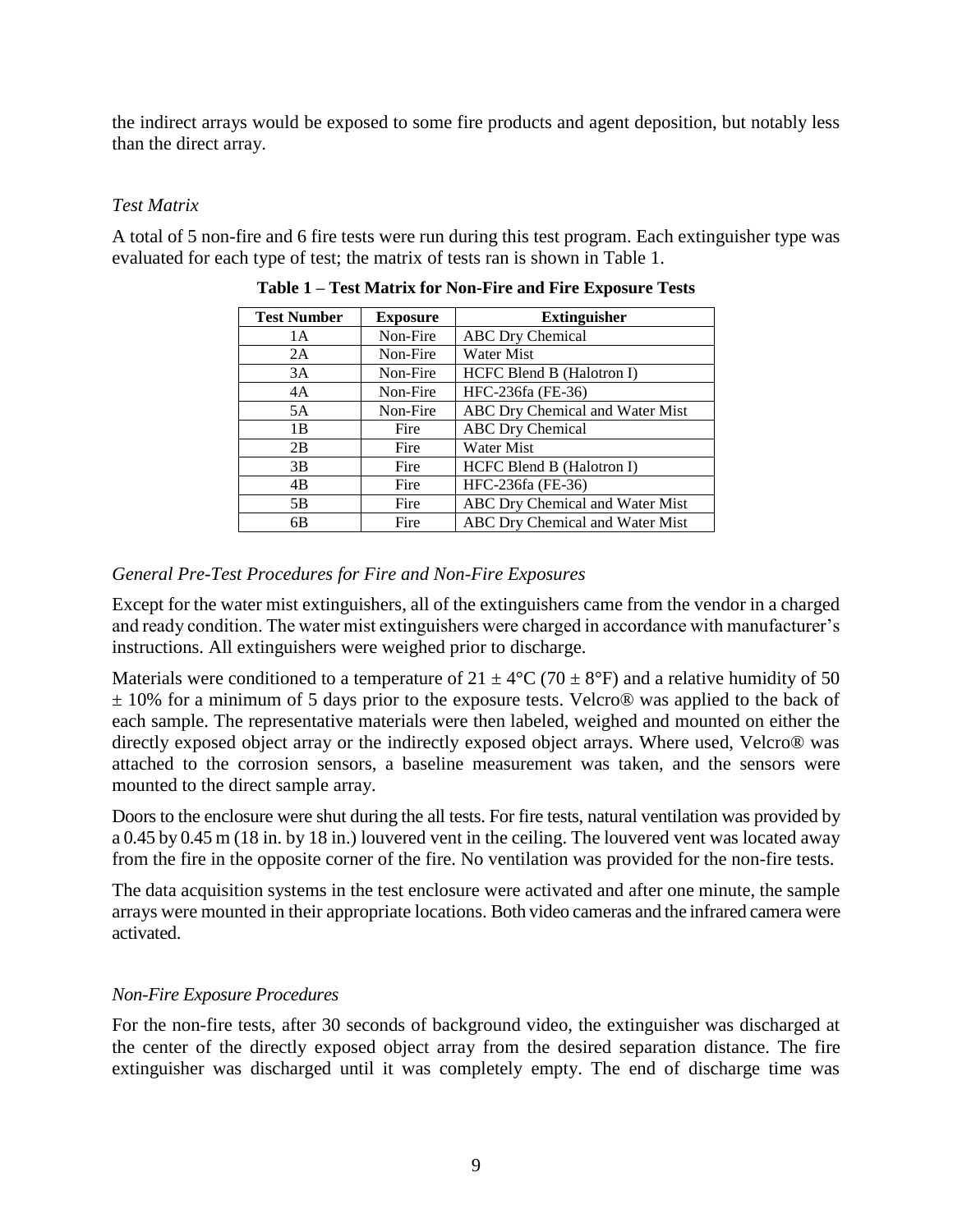recorded. For the ABC plus water mist test, the extinguishers were sequentially discharged, first the ABC unit, then the water mist unit.

#### *Fire Exposure Procedures*

The wood crib was placed in its stand above the ignition pan. Both video cameras were activated. The pan was then filled with 300 ml (0.08 gal) of commercial grade n-heptane. The firefighter was positioned in the enclosure near the extinguisher.

After 30 seconds of background, the ignition pan beneath the wood crib was lit and the doors to the enclosure were shut. The wood crib was allowed to burn for four minutes. The firefighter then began to suppress the fire with the portable extinguisher, starting from 1.8 m (6.0 ft), aligned with the directly exposed material array. The firefighter was allowed to advance on the crib and move toward either side of the crib, the top and bottom as necessary to cause extinguishment. The firefighter was not allowed to attack the crib from behind (nearest the directly exposed array). The firefighter fully discharged the fire extinguisher onto the wood crib; the end of discharge time was recorded. Where both the ABC and water mist extinguishers were used, the water mist extinguisher was fully discharged on to the wood crib after the ABC extinguisher was fully discharged. The end of water mist discharge time was recorded.

#### *Post-exposure Procedures*

For both test series, five minutes after the conclusion of the extinguisher discharge, the sample arrays were removed from the test enclosure by the firefighter and transported to the examination room. This five minute "soak period" allowed any agent dispersed throughout the test enclosure to settle onto the sample arrays.

The process of removing and transporting the sample arrays to the examination was accomplished within one minute. Once all sample arrays were removed, both doors to the test enclosure were opened and the test enclosure was purged using the ventilation system. Video recording was secured. The extinguisher was secured by inserting the pin and the weight was recorded. The data acquisition for the test enclosure was then secured. The enclosure floors, walls, and ceiling were vacuumed and/or cleaned as necessary to remove agent before conducting the following test.

#### *Non-Fire Exposure Results*

# *Extinguisher Spray Patterns*

The spray patterns for the extinguishers were significantly different from each other. The ABC dry chemical extinguisher spray was a narrow stream as shown in Figure 4. After discharge, the agent rapidly formed a cloud as it impacted the enclosure wall. This cloud quickly filled and obscured the interior of the enclosure, reducing enclosure visibility. The firefighter had limited visibility. After the end of the 5 minute "soak period", much of the agent had settled which allowed greater visibility. The ABC dry chemical spray pattern was consistent between Tests 1A and 5A. During Test 5A, the water mist extinguisher discharge tended to stir up the ABC dry chemical that had been discharged into the enclosure further reducing visibility.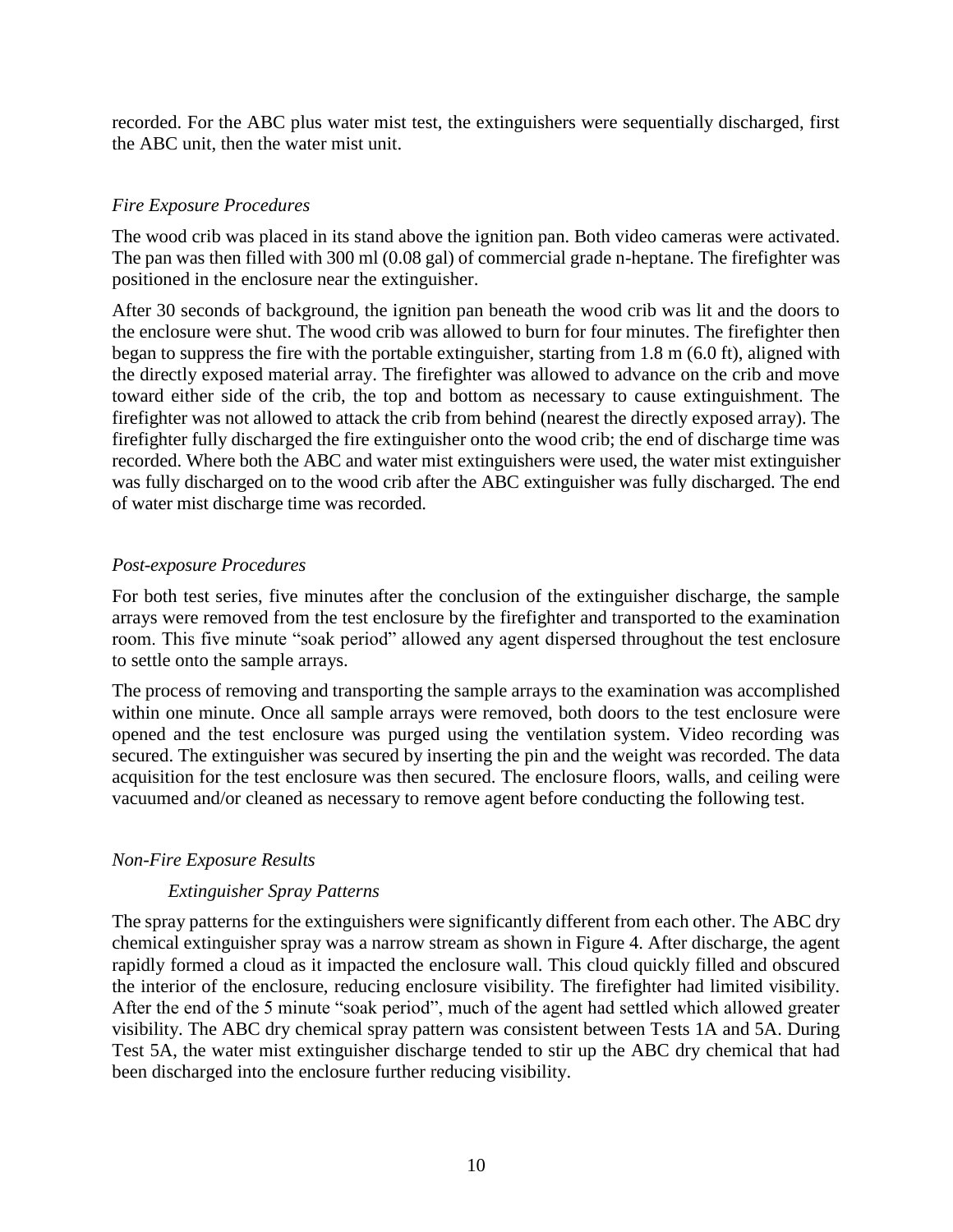

**Figure 4 – Typical ABC dry chemical extinguisher spray pattern.**

The water mist extinguisher produced a wide spray compared to the other extinguishers as shown in Figure 5 (left). The water mist spray was difficult to capture with photos or video footage; an outline of the spray pattern is shown for reference in Figure 5 (left). The droplets from the water mist extinguisher were relatively large compared to a high-pressure building water mist system. A significant amount of water was deposited on the floor of the enclosure in front of the extinguisher nozzle as outlined in Figure 5 (right). This was consistent between Tests 2A and 5A.



**Figure 5 – Typical water mist extinguisher spray pattern (left) and water deposited on the floor (right).**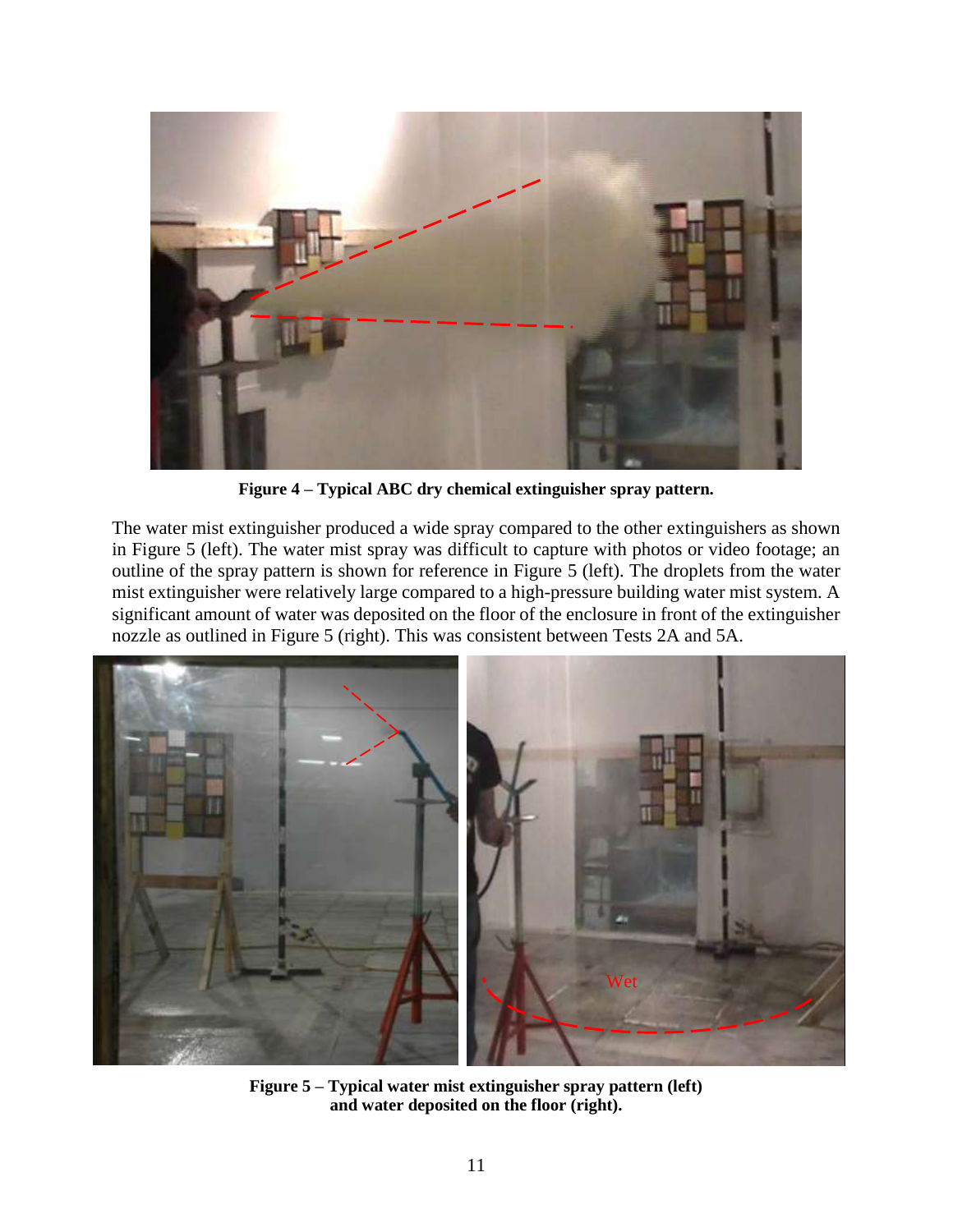The Halotron I extinguisher produced a narrow gas stream with a minimal amount of liquid agent present in the stream (see Figure 6). By the time the stream reached the direct sample array, most of the liquid had evaporated. The liquid agent quickly evaporated and the gaseous agent cloud quickly dissipated.



**Figure 6 – Typical Halotron I extinguisher spray pattern.**

The FE-36 extinguisher produced more of a narrow stream than the Halotron I extinguisher (see Figure 7). The agent stream was mostly liquid as it left the extinguisher; a notable amount of liquid agent remained as the stream impacted the direct array. The liquid agent quickly evaporated and the gaseous agent cloud quickly dissipated.



**Figure 7 – Typical FE-36 extinguisher spray pattern.**

A FLIR T440 infrared camera was used to capture the agent discharge and impact on the direct sample array. For the ABC dry chemical test (Test 1A), the agent quickly enveloped the direct array and obscured it from view. As the cloud of ABC dry chemical billowed and moved through the enclosure, the direct sample array came in and out of view. The infrared camera was unable to capture the agent impact area for this test. The temperatures measured using the IR camera are consistent with the observed lack of change in temperature of the thermocouple located at the center of the direct array.

For the test with the water mist extinguisher (Test 2A), the infrared camera was out of focus and did not produce a quality image. A temperature drop of nominally 3°C was observed over the area of the direct sample array for an extended period of time during the discharge. This was consistent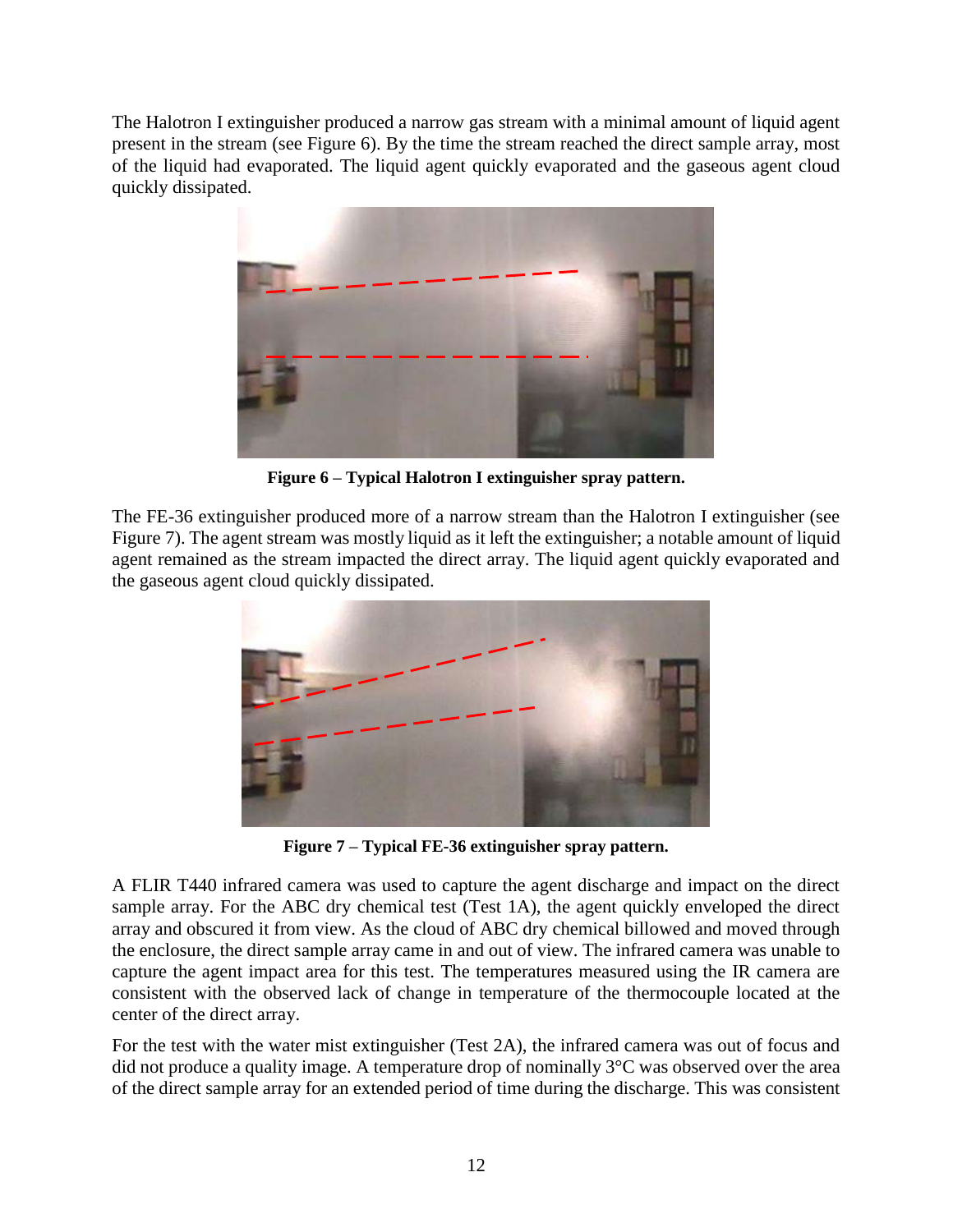with the drop in temperature measured at the center of the direct sample array. Given the quality of the unfocused video, the agent coverage area was unclear.

The infrared footage of the Halotron I discharge (Test 3A) showed the only well-defined extinguisher spray pattern and agent impact area out of all of the tests. As shown in Figure 16, the Halotron I discharge is a narrow stream; this is confirmed by the visual image of the spray pattern shown in Figure 6. The extinguisher discharge covered the entire direct array with some overspray to the enclosure wall (based on temperature drop circled in Figure 8). The overspray area is only slightly larger than the size of the direct sample array.



**Figure 8 – Typical infrared image of Halotron I extinguisher coverage.**

The infrared footage was not captured for the FE-36 extinguisher discharge (Test 4A). Based on the results from Test 3A (Halotron I), the infrared camera would have likely been effective for determining the coverage area for the FE-36 extinguisher also. This was due to the large temperature drops caused by the gaseous agent discharge.

For Test 5A with ABC and water mist, the direct sample array was generally obscured from the infrared camera as was seen for ABC dry chemical only (Test 1A). As the water mist extinguisher was discharged, there was a more uniform obscuration of the direct sample array and the temperature in the enclosure was observed to decrease slightly. It was not clear from footage whether the direct sample array temperature also decreased. No indication of coverage area was apparent from the infrared footage. Overall, the infrared camera was not effective for determining coverage area for the ABC dry chemical or water mist extinguishers.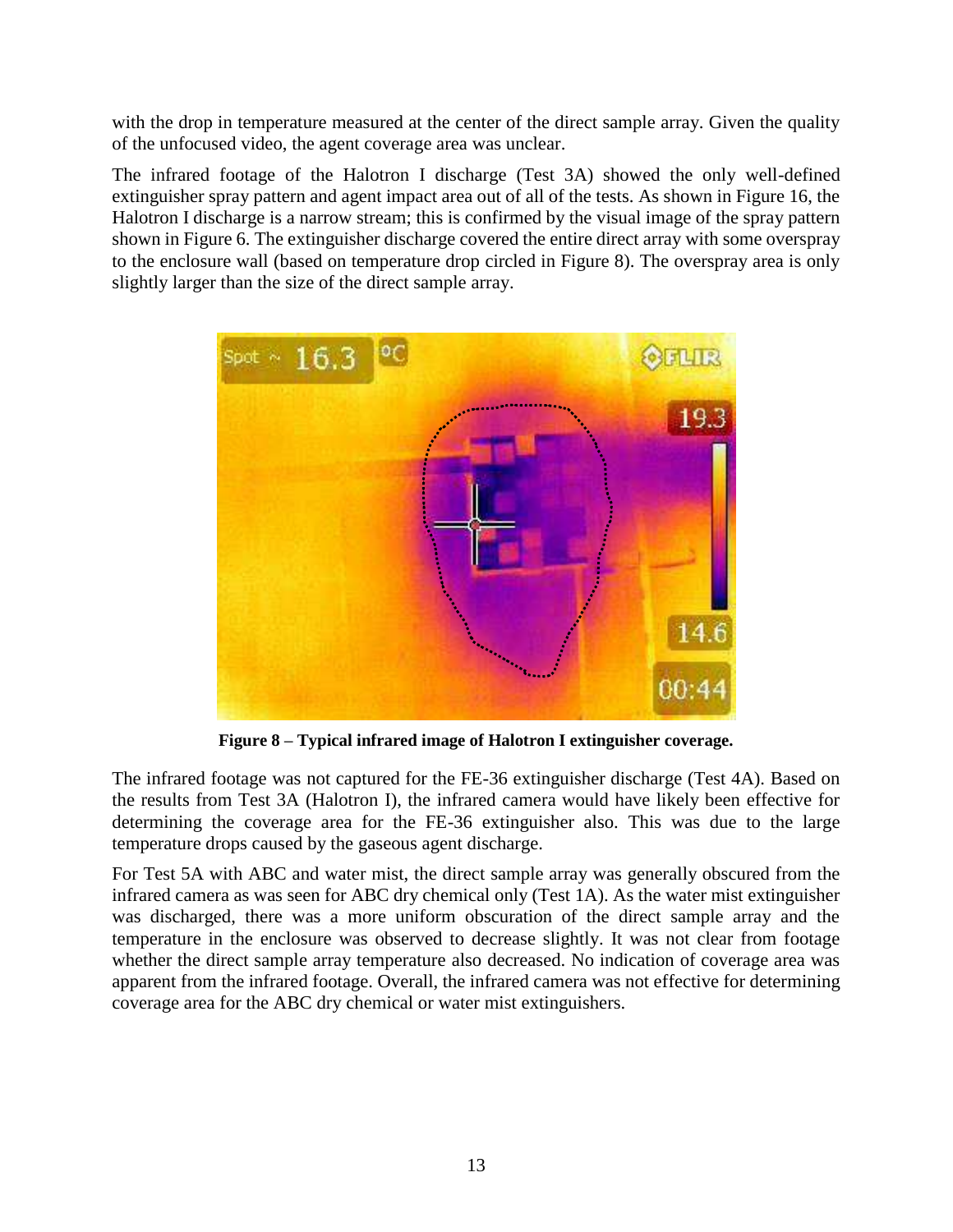#### *Agent Deposition Results*

In general, slight deposits of extinguishing agents were measured on all materials. However, deposit measurement was difficult due to the relatively small deposit mass versus the sample mass and the resolution of the scales used. The samples on the direct array had the largest deposits, with some of the fur samples gaining upwards of 1.0 to 2.0 g (0.0022 to 0.0044 lb). The samples on the indirect arrays generally had smaller deposits. In some cases, decreases in sample mass were measured. These ranged from small decreases of less than  $0.1 \text{ g } (0.00022 \text{ lb})$  to larger decreases up to 1.0 g (0.0022 lb). The decreases in mass could be due to damaged materials. During the water mist test, some of the heavier samples fell to the ground as the moisture impacted the Velcro tape residue. Typically, the samples which fell to the floor broke into several large pieces with some small chips. Although all of the large pieces of material were recovered, it is difficult to know that every small chip was recovered. This may account for some of the discrepancies in weight. In addition, when Velcro was removed, for some materials small bits of the sample were removed by the Velcro adhesive.

#### *Direct Array Temperature Results*

Prior to the agent discharge, the temperatures in the test enclosure were nominally 20°C. There was some minor variation (generally less than 1<sup>o</sup>C). A value of 20<sup>o</sup>C was used as the ambient temperature for further calculations. The temperature changes at the center of the direct array were calculated as the difference between ambient and the minimum temperature reached during the extinguisher discharge (see Table 2). For the ABC dry chemical test, the temperature at the center of the direct array did not change as a result of the discharge. For the tests with water mist extinguishers, including the combined ABC and water mist test, the temperature at the center of the direct array decreased by 6°C for Test 2A and 5°C for Test 5A.

The most significant temperature changes came from the gaseous agents. FE-36 had the largest temperature decrease at the center of the direct array (61°C). Halotron I had a notable, but slightly lower temperature decrease at the center of the direct array of 43°C. These large decreases in temperatures were expected for the gaseous agents because they are in a liquid state within the extinguisher, due to the high cylinder pressure. As Halotron I and FE-36 were discharged, the liquids rapidly evaporated and the temperature decreased dramatically. For the gaseous agents, the temperatures remained at the low values for approximately one minute after the end of discharge before returning to ambient. This was likely due to the presence of liquid agent or frost (from water in the air) that remained on the direct array after the end of discharge. Although the thermocouple temperatures returned to ambient levels within approximately 1 minute after discharge, there was visible frost remaining on some of the samples at least 6 minutes after discharge (i.e., when samples were photographed in the examination room).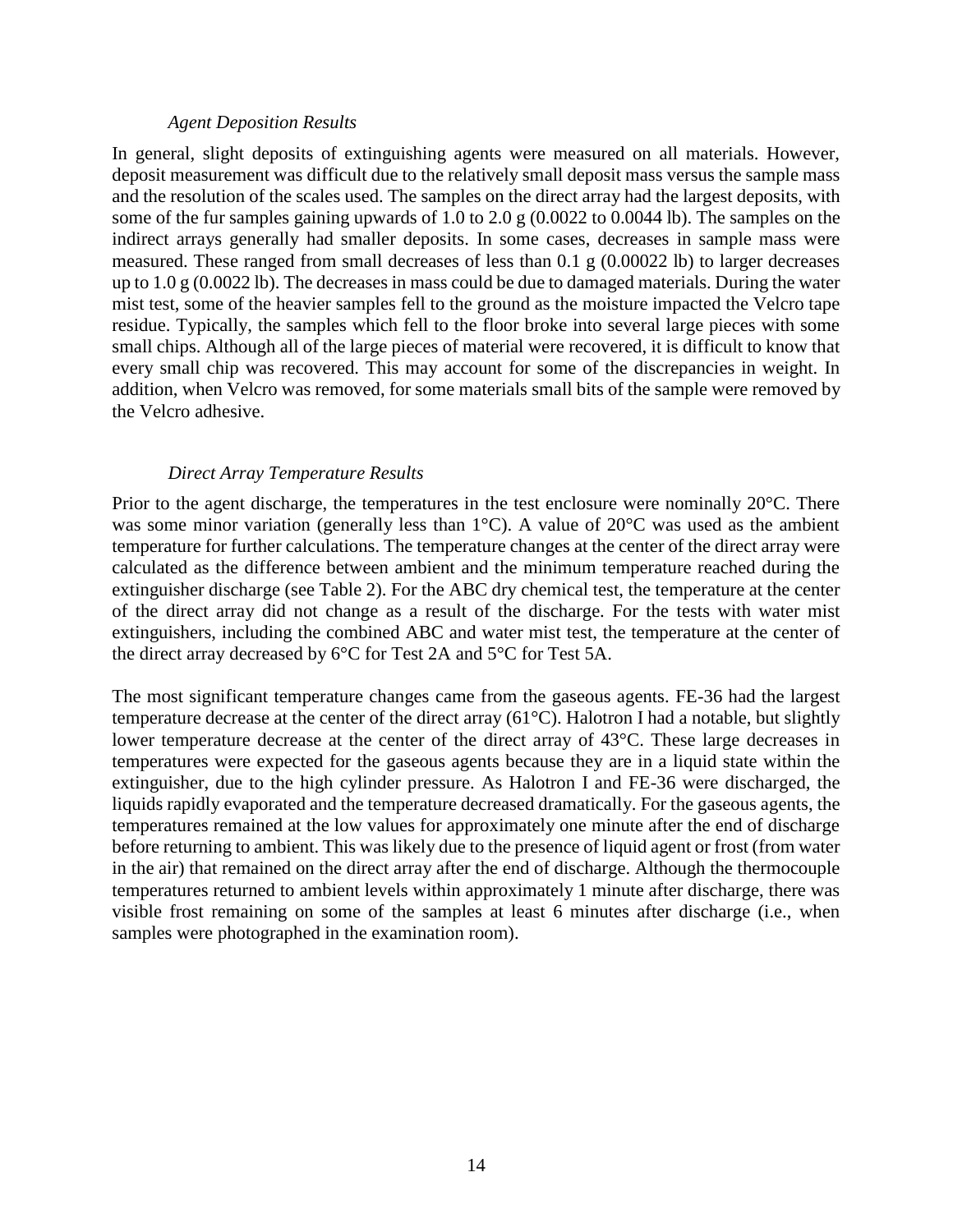| <b>Test</b> |                            | <b>Exting. Dis-</b><br>charge Time | <b>Min. Direct Sample Array</b><br><b>Temp. During Discharge</b> |  |
|-------------|----------------------------|------------------------------------|------------------------------------------------------------------|--|
| No.         | <b>Agent</b>               | (sec)                              | $\rm ^{\circ} C$ )                                               |  |
| 1A          | <b>ABC</b> Dry<br>Chem.    | 29                                 | 20                                                               |  |
| 2A          | Water Mist                 | 78                                 | 14                                                               |  |
| 3A          | Halotron I                 | 15                                 | $-23$                                                            |  |
| 4A          | FE-36                      | 13                                 | $-41$                                                            |  |
| 5A          |                            | ABC:                               |                                                                  |  |
|             | ABC &<br><b>Water Mist</b> | 33                                 | 15                                                               |  |
|             |                            | Water:                             |                                                                  |  |
|             |                            | 85                                 |                                                                  |  |

**Table 2 – Test Matrix for Non-Fire and Fire Exposure Tests**

#### *Fire Exposure Results*

Tables 3 and 4 are summaries of test data for the fire exposure tests. The extinguishing time was visually determined as the time after initial discharge at which all flaming of the wood crib was extinguished. There was good agreement between multiple observers for determination of extinguishing time. All of the extinguishing times were less than or equal to 6 seconds. The ABC dry chemical extinguishers had extinguishing times of 1 second in both tests.

| Table 3 – Summary of Fire Exposure Test Data |  |  |
|----------------------------------------------|--|--|
|                                              |  |  |

| <b>Test</b><br><b>Number</b> | Agent                                 | <b>Extinguishing</b><br><b>Time</b><br>(sec) | <b>Extinguisher</b><br><b>Discharge Time</b><br>(sec) | Agent<br><b>Discharged</b><br>$\left(\text{kg}\left(\text{lb}\right)\right)$ |
|------------------------------|---------------------------------------|----------------------------------------------|-------------------------------------------------------|------------------------------------------------------------------------------|
| 1B                           | ABC Dry Chem.                         | 3                                            | 33                                                    | 4.5(9.9)                                                                     |
| 2B                           | <b>Water Mist</b>                     | 6                                            | 88                                                    | 9.0(19.8)                                                                    |
| 3B                           | Halotron I                            | 3                                            | 13                                                    | 7.0(15.5)                                                                    |
| 4B                           | FE-36                                 | 4                                            | 14                                                    | 6.0(13.2)                                                                    |
| 5B                           | ABC Dry Chem $&$<br><b>Water Mist</b> |                                              | ABC: 34<br>Water: 83                                  | ABC: 4.5 (9.9)<br>Water:<br>8.8(19.4)                                        |
| 6 <sub>B</sub>               | ABC Dry Chem $&$<br><b>Water Mist</b> |                                              | ABC: 32<br>Water: 93                                  | ABC: 4.5 (9.9)<br>Water:<br>9.0(19.8)                                        |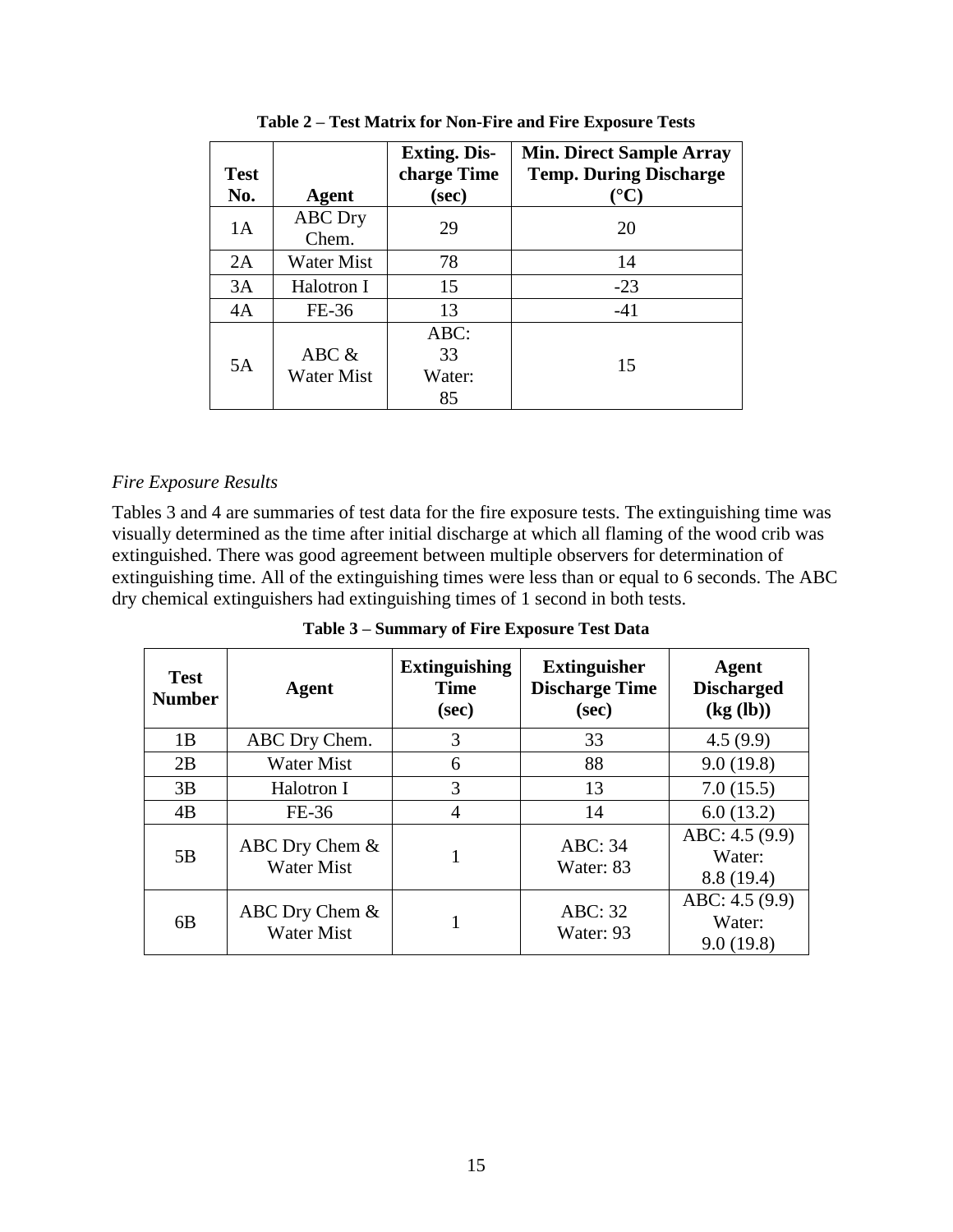| <b>Test</b><br>No. | Agent                  | <b>Pre-Test</b><br><b>Enclosure</b><br><b>RH</b><br>$(\%)$ | <b>Post-Discharge</b><br><b>Direct Sample</b><br><b>Array</b><br><b>Temperature</b><br>$({}^{\circ}{\rm C})$ | <b>Maximum</b><br><b>Enclosure RH</b><br><b>During Fire</b><br>$(\%)$ | <b>Maximum</b><br><b>Enclosure RH</b><br><b>Post-Discharge</b><br>$(\%)$ |
|--------------------|------------------------|------------------------------------------------------------|--------------------------------------------------------------------------------------------------------------|-----------------------------------------------------------------------|--------------------------------------------------------------------------|
| 1B                 | ABC Dry<br>Chemical    | 70                                                         | 55                                                                                                           | 80                                                                    | 100                                                                      |
| 2B                 | Water<br>Mist          | 51                                                         | 31                                                                                                           | 72                                                                    | 93                                                                       |
| 3B                 | Halotron               | 74                                                         | $-3$                                                                                                         | 88                                                                    | 98                                                                       |
| 4B                 | FE-36                  | 78                                                         | 18                                                                                                           | 79                                                                    | 98                                                                       |
| 5B                 | ABC &<br>Water<br>Mist | 83                                                         | 58                                                                                                           | 94                                                                    | 100                                                                      |
| 6B                 | ABC &<br>Water<br>Mist | 84                                                         | 61                                                                                                           | 88                                                                    | 98                                                                       |

**Table 4 – Fire Test Environmental Conditions**

During the fire there was a general increase in relative humidity in the test enclosure. The increase in relative humidity varied widely between tests; from 1% RH for Test 4B (FE-36) to 21% for Test 2B (water mist). After the extinguishers were discharged, the relative humidity spiked to nearly 100% RH for every test.

Prior to the agent discharge, the temperatures in the test enclosure were nominally  $25^{\circ}$ C; this was slightly higher than for the non-fire exposure tests but still in the range of what is considered normal indoor ambient temperatures.

The direct sample array temperatures were notably higher for the fire tests compared to the nonfire tests. In general, direct array temperatures from the fire exposure tests were between 17 and 59 °C higher than for non-fire exposure tests.

# *Agent Deposition Results*

In general, the mass measurements exhibit the same trends as the non-fire exposure tests. There did not appear to be any effect of the fire on the change in sample mass.

#### *Conservator Assessment of Materials – Preliminary Results*

Each sample was examined directly after exposure and then again at 6, 12 and 18 month intervals. Some samples were cleaned immediately after exposure and others were stored for 6 months and then cleaned. The objective of this portion of the study was to examine the effects of the extinguishing agents on materials commonly used to create cultural heritage materials. A subsidiary goal is to examine which cleaning methods, commonly used by conservators and collections care specialists, are more or less effective at removing the extinguishing agents. The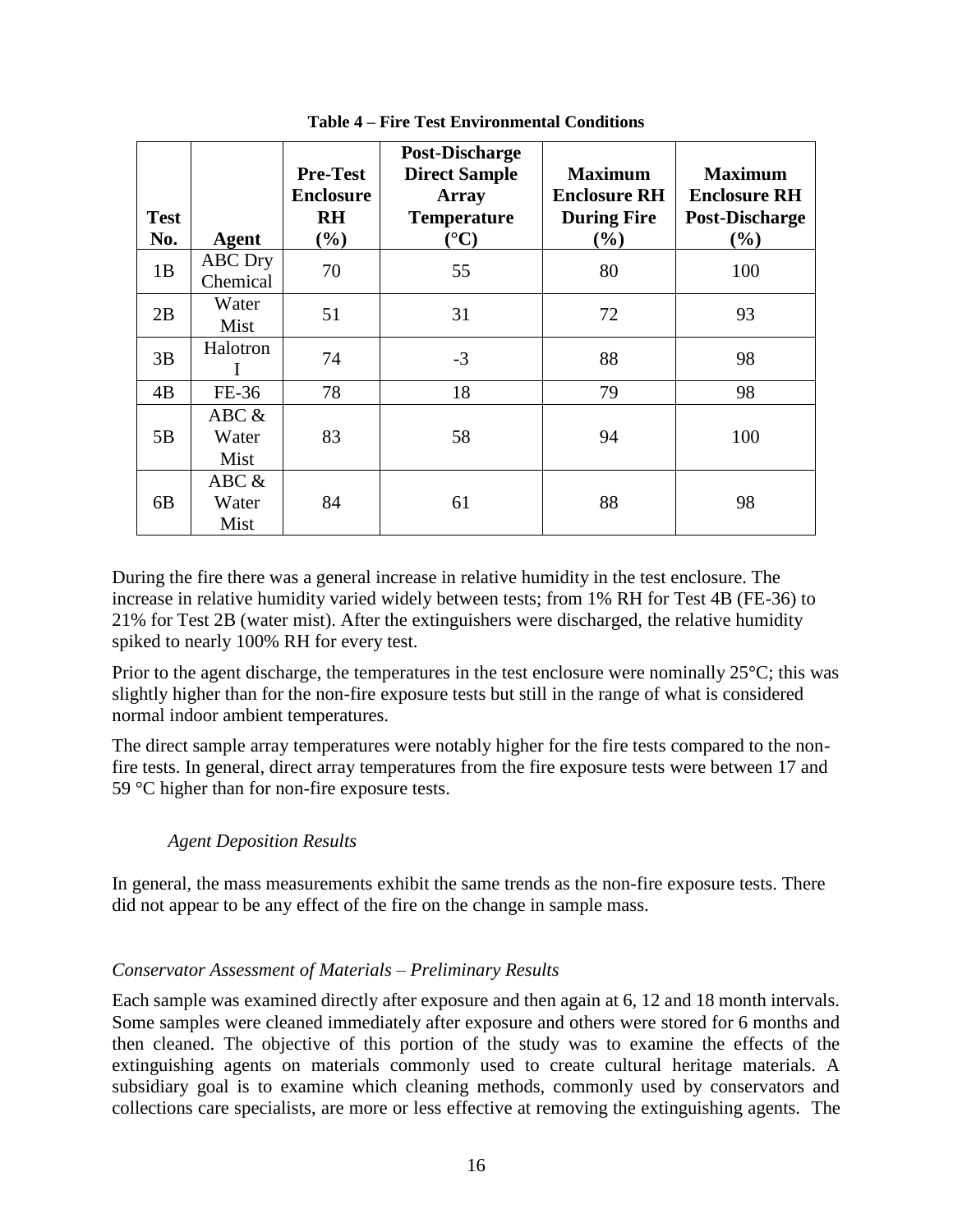delay time periods were was designed to simulate the conditions in a smaller museum/institution where resources might not be available for immediate cleaning. This section discusses the preliminary results of the conservator assessment; analysis of the material effects and cleaning methods is ongoing.

Damage was generally within the expected parameters. There was cocking or surface distortion of some of the organic materials and corrosion of metal surfaces. Water mist, Halotron I and Fe-36 had a solubilizing effect on soot and tended to drive it into the organic samples (such as these leather samples) causing profound staining.

ABC Dry chemical powder coated nearly all of the samples. The extensive dispersal of the ABC dry chemical may complicate removal/ cleaning for items with multiple parts or with rough surfaces.

Halotron I had two effects that were unexpected. On the acrylic paint on canvas samples, the green pigment was lost from the canvas. This was only found on one sample and it is necessary to explore further whether the result is due to a flaw in the sample preparation or potentially a result of the cold temperatures causing damage to the sample. Of more concern was the degree of corrosion and tarnish seen on all the metal samples involved in the fire tests with Halotron I. In Figure 9, the front (right) and back (left) of a copper sample are shown. The brighter patches on the bottom image are where the Velcro masked the metal during exposure; the other areas show the notable tarnish of the copper.



**Figure 9 – Typical front (left) and back (right) of copper sample exposed to fire and Halotron I.**

# *Cleaning Methods*

Each sample was divided into 4 (2 by 2 inch) quadrants. Each quadrant was cleaned by a different method. All cleaning methods were chosen because they are commonly referenced in conservation literature for cleaning items that have been exposed to soot/and or fire. The four cleaning methods included swabbing with deionized water, rubbing with a soot eraser, brushing, and vacuuming. A standardized cleaning approach was used to ensure repeatability. For each cleaning method, the device was used in the sequence illustrated in Figure 10.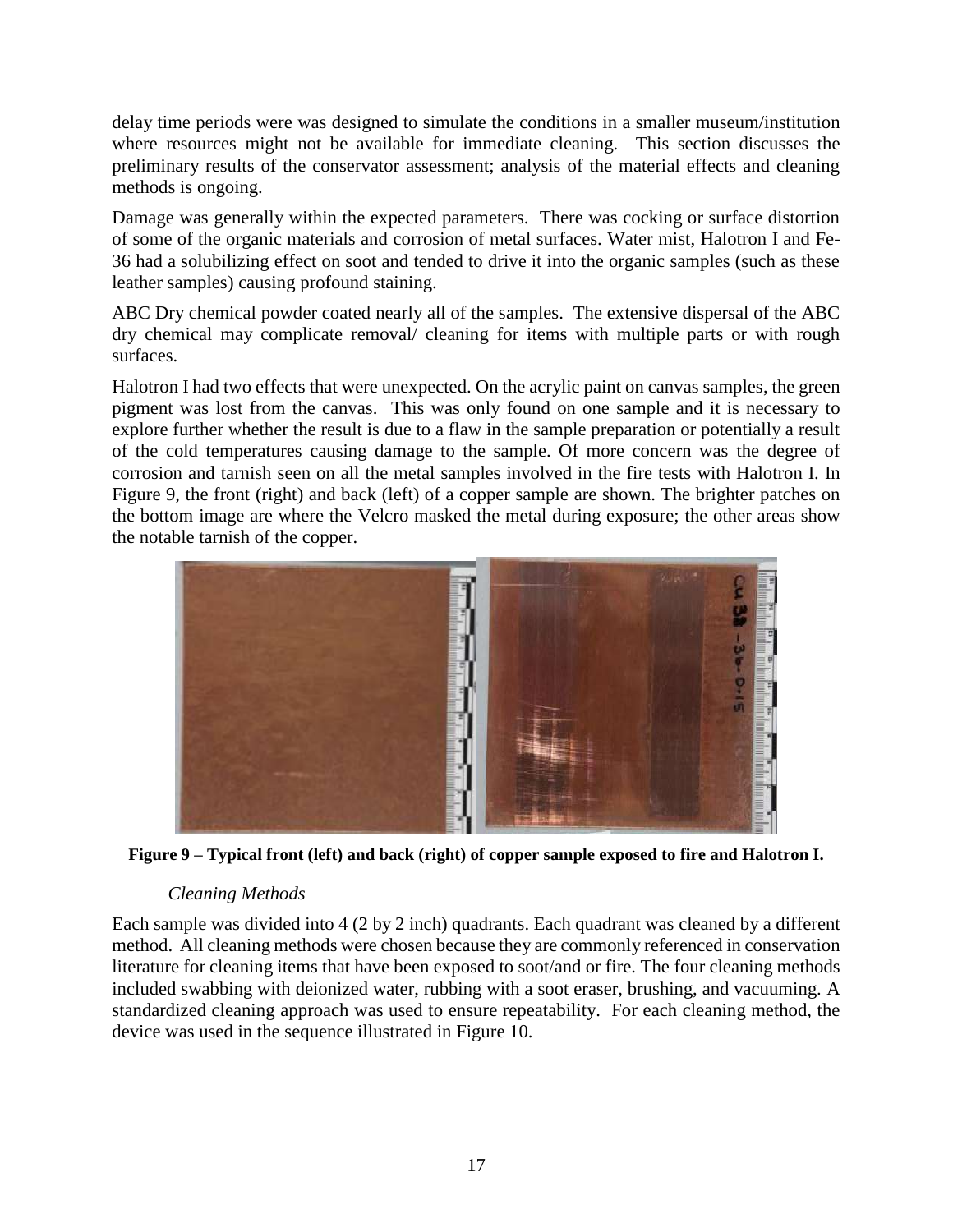

 **Figure 10 – Schematic of cleaning method.**

Swabbing with deionized water and soot eraser were generally the most successful. However, swabbing tended to lead to surface darkening on organic samples (especially leather). The soot eraser appeared to leave residues on the surface of the metal samples which may lead to further corrosion/tarnish in the future. Preliminary recommendations are that the next phase of the project should look at additional cleaning technologies.

#### *Summary*

This test program has established a reproducible test method for fire and non-fire exposures of cultural resource materials by extinguishing agents. A wide range of cultural resource materials and extinguishing agents have been assessed which will form the foundation of an extinguisher selection matrix to be potentially included in NFPA standards. The conservator assessment and observation period has concluded; the final report will contain further analysis of the material effects and cleaning methods.

#### *Acknowledgements*

The authors would like to thank the NFPA Research Foundation personnel and project Technical Panel for their assistance in guiding the test planning and advising the test group. The authors would like to also thank Amerex for the donations of their extinguishers for testing.

# *References*

1) Scheffey, J.L. and Forssell, E.W., "Measuring the Impact of Fire Extinguisher Agents on Cultural Resource Materials – Final Report," Fire Protection Research Foundation, Quincy, MA, February 2010. [http://www.nfpa.org/research/fire-protection-research](http://www.nfpa.org/research/fire-protection-research-foundation/reports-and-proceedings/suppression/clean-agents/measuring-the-impact-of-fire-extinguisher-agents-on-cultural-resource-materials)[foundation/reports-and-proceedings/suppression/clean-agents/measuring-the-impact-of](http://www.nfpa.org/research/fire-protection-research-foundation/reports-and-proceedings/suppression/clean-agents/measuring-the-impact-of-fire-extinguisher-agents-on-cultural-resource-materials)[fire-extinguisher-agents-on-cultural-resource-materials](http://www.nfpa.org/research/fire-protection-research-foundation/reports-and-proceedings/suppression/clean-agents/measuring-the-impact-of-fire-extinguisher-agents-on-cultural-resource-materials)